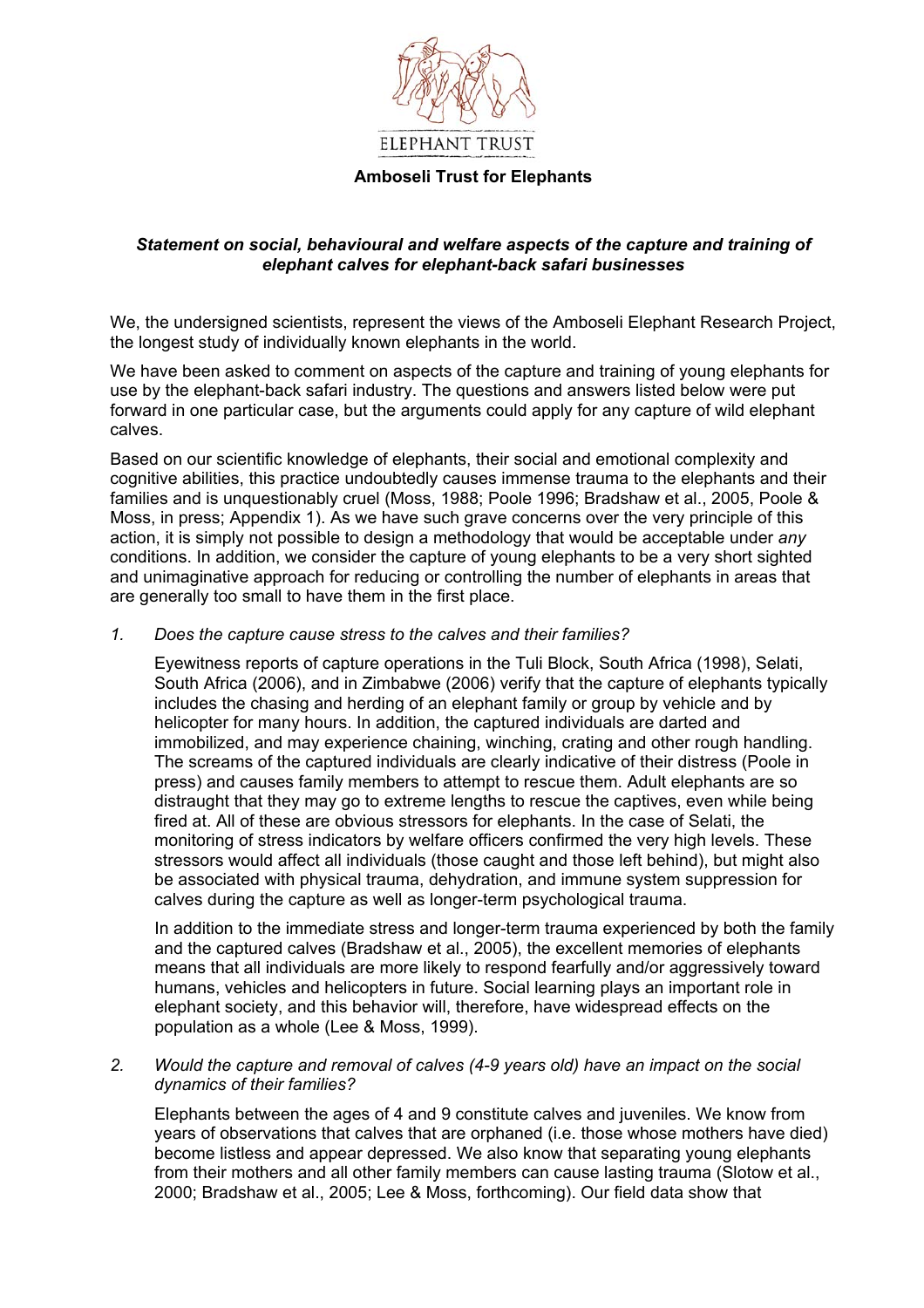orphaned elephants have higher risk of mortality throughout life - some form of physiological or psychological vulnerability results even when such orphaned calves remain with the other relatives in their close families (Lee & Moss, forthcoming).

Young elephants learn normal behaviour in a social context (Lee, 1986, Lee & Moss, 1999). If removed from a context where they have an older, experienced individual (or a teacher), they are likely to engage in inappropriate responses to their physical environment, to take foraging risks, or possibly even to starve (Lee, 1987). In addition, the trauma of social loss may be even more significant. Young elephants rely on their social companions to learn appropriate behavioral responses to others (Lee & Moss, 1999). They are in continual olfactory and vocal contact with mothers and others (Poole, forthcoming) and remain within two meters of their mothers or another caretaker for most of the first five years of their life (Lee, 1986). They follow their mothers' social responses and learn who are their relatives and friends, and who represents potential threats.

In the complex social world of an elephant, the presence of older family members ensures normal friendly social behaviour and reduced levels of aggression. It allows for observation of sexual behaviour between adults, and the practice of appropriate actions during play - a non-threatening context for learning about size, strength and the level of physical contact that is appropriate (Lee, 1986; 1991). Contact with other juveniles during play or care taking provides vital experience in rearing calves, essential to subsequent reproduction and non-abusive care-taking of their own infants (Lee, 1987, 1989).

These complex biological and emotional responses of calves (and their mothers) to separation have evolved for a reason. Every elephant calf is biologically extremely important to its mother because she must invest so much time, energy and effort in producing and rearing a calf to adulthood: 22 months of gestation, four years of lactation, at least 12 years of rearing and protection. As a consequence elephants have evolved extraordinarily developed behaviours of caring and bonding with their calves (Lee & Moss, 1986). If a calf is to survive to adulthood it too must form intense close bonds with its mother and other family members. These bonds involve tremendous emotional attachment, which if broken cause individuals extreme suffering (Moss, 2000; Poole, 2000).

There is the additional problem of a potential increase in aggressive behaviour of both the captured animals and their remaining families. Elephants "broken" by trauma and trained by fear are perfectly capable of retaliating much, much later on the humans who might be riding them. On the other hand, the family members remaining after the removal of juveniles are also likely to be deeply affected. The capture operation is traumatic in itself, involving chasing, noise and frightening human activity over a period of several hours, and it will not be forgotten. There is emerging evidence that the violent removal of calves has resulted in greater aggression towards humans by the mother and other family members (J. Poole, personal observations).

The removal of juvenile elephants from an elephant family has an additional impact. Juvenile females act as "allomothers", who care for younger calves. Data suggest that the presence of these older sisters and helpers is statistically significant in keeping calves alive. This direct effect on survival is one aspect of the role that allomothers play; they may also free the mother from infant care duties, so that she can spend more time feeding, improving the nutritional plane of herself and the milk she produces.

Young elephants of both sexes act as play partners for their younger siblings, with the benefits for social development noted above. Removal of these juvenile animals has significant impact on the social cohesion and behavioural well being of the family as a whole. Although elephants may repair social bonds after separation, it is likely that the longer juveniles are absent from their families, the longer it will take to rebuild relationships, particularly among females.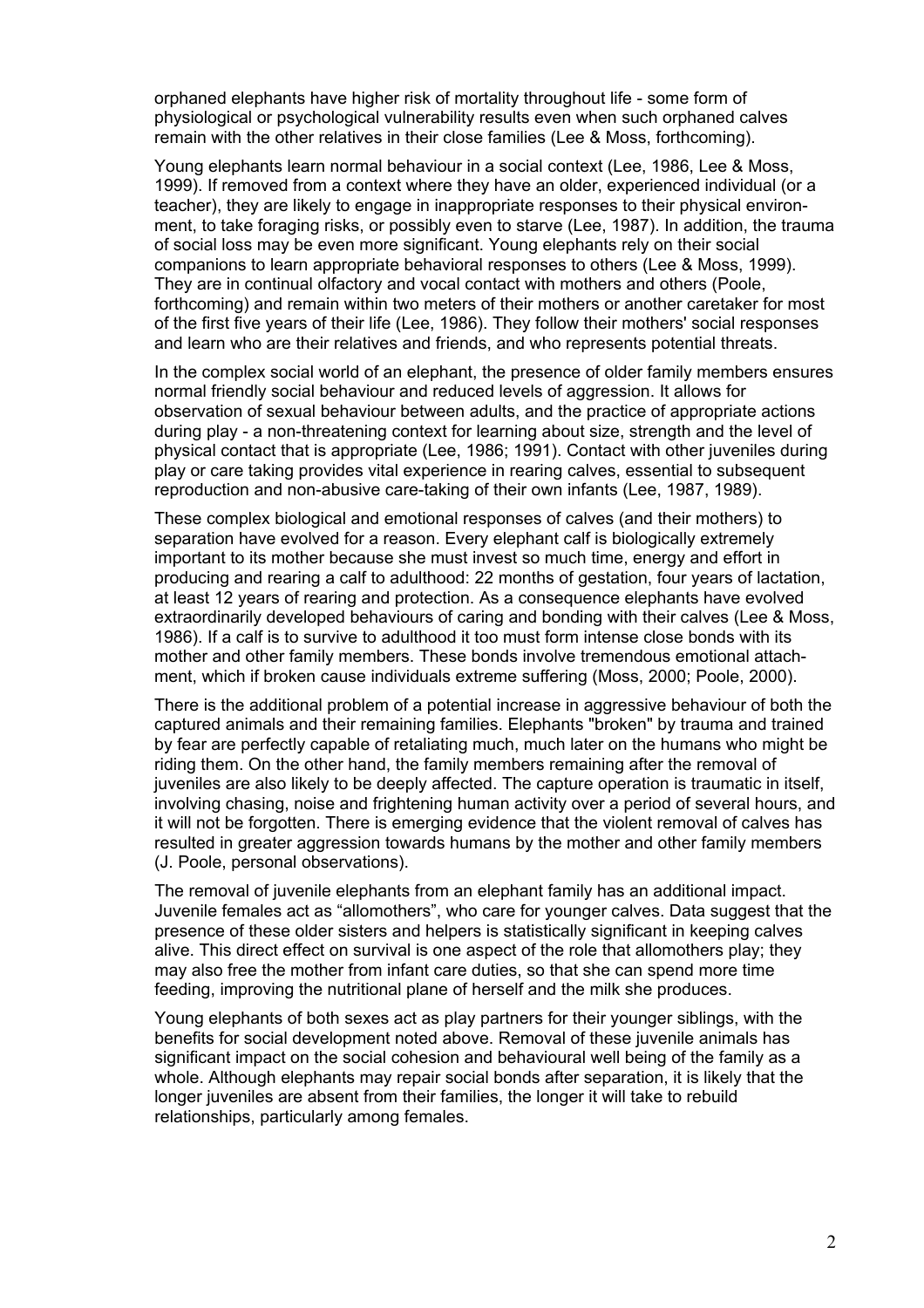*3. Risk of abuse and cruelty to the elephants during training: Can a wild elephant be trained for elephant back riding without cruelty, and with kindness and respect as often claimed by the "training facility"?* 

The vast majority of animal trainers who are well versed with welfare issues agree that by using *protected contact* an elephant can be trained without cruelty and with kindness and respect. In *protected contact* the trainer and elephant do not share the same space and the elephant learns to respond to verbal commands through positive reinforcement *only*. In other words, if an elephant does not want to cooperate it is free not to and will not suffer any repercussions. The important element of this form of training is that the elephant maintains its *free will and autonomy*.

The majority of animal trainers with a welfare perspective also agree that training through *free contact* (in which elephant and trainer share the same space) must, by definition, employ some level of cruelty. Since the risk of attack by an elephant has such dire consequences, a trainer sharing the same space with the elephant must ensure that the animal obeys its commands *at all times*. It is not possible to get an animal as large as an elephant (whose own system of social rank is based on body size) to do something that it does not want to do without some level of fear and intimidation. Such fear of the trainer is built up through a process of breaking the elephant and then maintaining that position of dominance over the elephant.

Methods that are typically used in the initial periods of training have included solitary confinement, in an artificially darkened environment, confinement with 24 hour light, poking with an *ankus* or electric cattle prod, binding with ropes, chains that are capable of being tightened, winches for stretching an elephant calf into an uncomfortable position, chaining in deep water, and nooses around the neck and legs.

These methods are obviously archaic. We have learned enough about elephants at this stage to say that they live in a highly complex society, they are capable of using and modifying tools, they are capable of imitation, of compassion, of grief, they have excellent memories, and they are self aware. With this knowledge it is equally valid to claim that the methods being used to train elephants can be, and should be, viewed as torture.

Elephants are keen social learners. In other words, much of elephant behavior is not instinctive but learned from watching or listening to others (Lee & Moss, 1999; Poole et al., 2005; Hart et al., 2003; Wemmer & Mishra 1982; Wemmer et al., 1985). Such learning is seen in many aspects of an elephant's daily life and is a vital component of learning. Elephants, too, are capable of empathizing with others (Douglas-Hamilton et al., 2006; Poole & Moss, in press) and have even been observed to wince when a companion reaches its trunk out toward an electric wire (Poole & Granli, personal observation). These observations mean that the jabbing or poking with an ankus, poking with an electric prod, has negative psychological consequences not only for the individual elephant receiving the prod, but also for those around it. In other words, the routine use of cruel training methods causes psychological harm to elephants whether they are being hit or not.

Many of the training methods make use of sensitive areas of the body. For example, an ankus may be used behind the ears where the skin is paper thin, around the eyes where the skin is also very thin, and on the feet, trunk and around the mouth which are highly enervated (Rasmussen and Munger, 1996; O'Connell et al., 1998). These areas are all extremely sensitive to the touch. The tip of an elephant's trunk has layers of cells called Pacinian corpuscles that are extremely sensitive to vibrations (Rasmussen and Munger, 1996) and it has been suggested that perhaps these cells may also occur in the fleshy pads of an elephant's feet.

*4. Monitoring and inspection. Can abuse be hidden, are there telltale signs of abuse and harsh training that can be detected during short inspections? Physical or psychological? Are short unannounced visits at intervals sufficient to detect cruelty?* 

Short inspections at spaced intervals are unlikely to detect most cases of abusive treatment. It is very easy for keepers to temporarily suspend cruel activities and even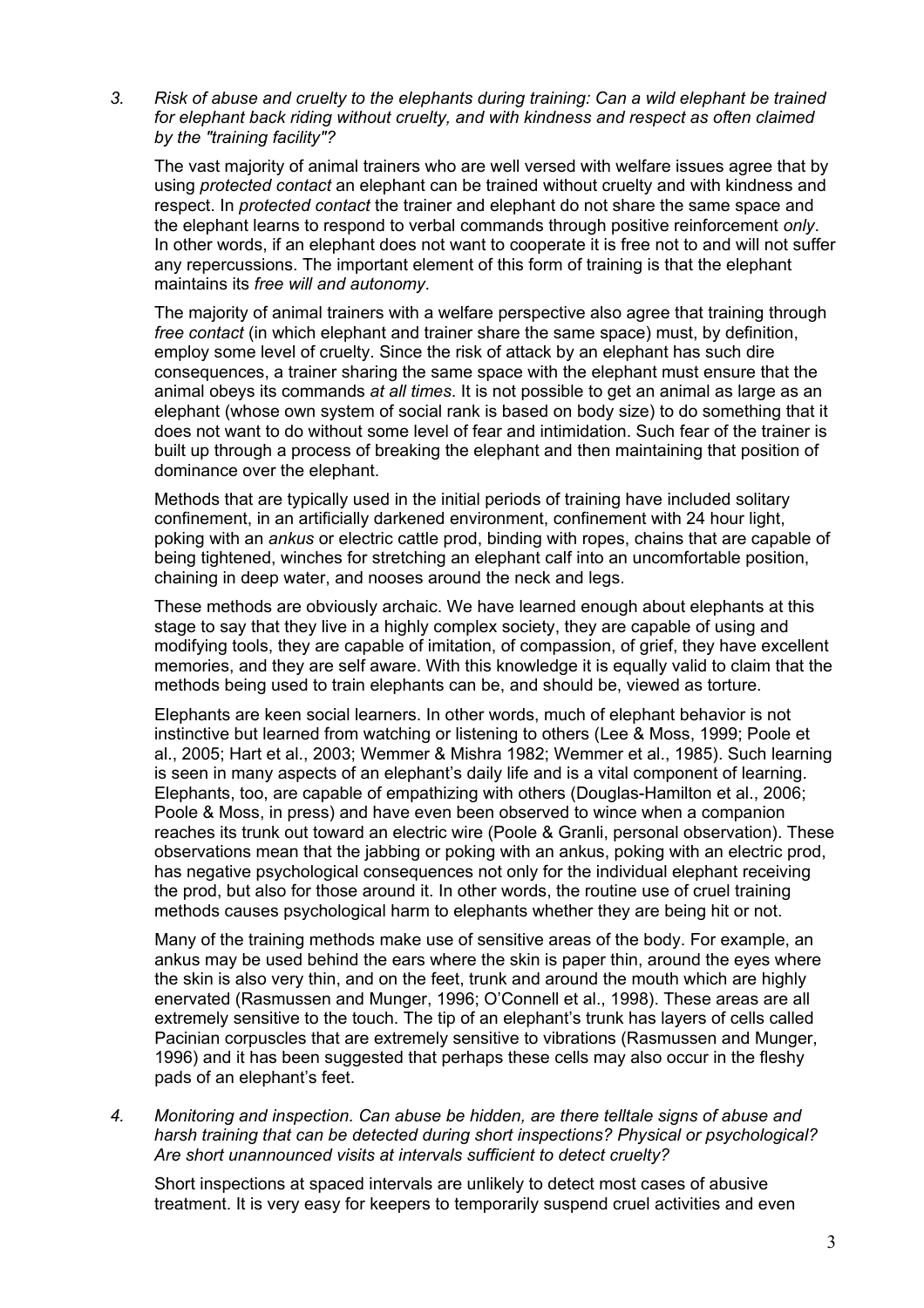unannounced visits may fail to catch harsh practice "in the act". Constant surveillance is likely to be the only reliable way to detect offenders. A *very well trained* elephant observer could probably detect longer-term signs of abuse and poor keeper relationships even in the absence of stereotypic behaviour, which is easy to detect.

One of us currently (fall 2006) has a student working (protected contact only) with three rescued elephants at Blair Drummond Zoo in Scotland. These elephants use incredibly subtle postures, orientations, gaze and vocalizations to indicate their relationships with each other and those with their keepers.

We have viewed circus elephants who have endured a lifetime of physical and emotional abuse. Wild elephants express a wide range of behaviors, postures and behaviors (Poole & Granli, 2003) while circus elephants are remarkable for their almost unanimated, expressionless stance. Again a well-trained observer might be able to pick up these subtle differences. It should be noted that the development of such observational skills requires a substantial investment of time working with both normal and stressed elephants and this training may be beyond the resources of provincial government offices.

In addition, the absence of such telltale signs does not mean that abuse has not occurred. Extreme levels of psychological abuse have occurred with the separation from family, well before training begins. The physical marks of chaining or excessive bullhook use on sensitive tissues around the ears or eyes may or may not be present in abused animals; while their presence is proof of mistreatment, their absence is not firm evidence of good practice. Even if an elephant is no longer treated cruelly, the important thing to realize is that in the initial training period the whole point is to break the elephant's will through very cruel methods.

*5. How is ongoing discipline maintained throughout an elephant's life? And if disciplinary techniques are used how is this hidden from the tourists who ride them? Elephant Back Safaris are being sold as a humane and romantic activity, and the tourists who ride them appear to come away feeling that the elephant enjoy the interaction with them. Is this true?* 

Elephants can be broken through the techniques described in point 3 above. Once dominance has been established it can be maintained through a delicate balance of fear and reward. If the elephant is "good" (does what it is told) it receives treats. If it is "bad" it is yanked on the ear with the ankus, prodded on the legs, shouted at, etc. In our opinion, the training methods used physically, behaviorally, psychologically and emotionally harm the elephants. People who use bullhooks often claim that these instruments are only a "guide". In the wild dominance between elephants is based on age-dependent body size (Poole, 1989; Archie et al., 2006). Thus older, larger animals rank above smaller younger animals. The only way a human being (approx. 1/60 the weight of an elephant) can rank above an adult elephant is either through fear and learned helplessness, or in rare cases through respect based on companionship and trust. By maintaining fear of the conesquences, bullhooks and other "guides" ensure that an elephant will engage in activities it would rather not engage in (such as stand still in a line; defecate on command; etc). The fear of being jabbed, however lightly, ensures that an elephant obeys commands or follows a guide, if you will. In this process, however, the independent will, choice, autonomy and purpose that we argue is so important to the life of an elephant is destroyed.

These routine disciplinary techniques are not necessarily hidden from the tourists. The mahout sits on the neck of the elephant and continuously yanks on the elephant's ear with the sharp hook of the ankus if the elephant is not doing precisely what it has been asked to do (e.g. go left, go right), or it is poked in the soft part of the foot or under the chin, etc to get it to lie down, stand up etc. These constant pokes and prods keep the elephant in line as it knows through experience and from watching others that there are more serious consequences for disobeying.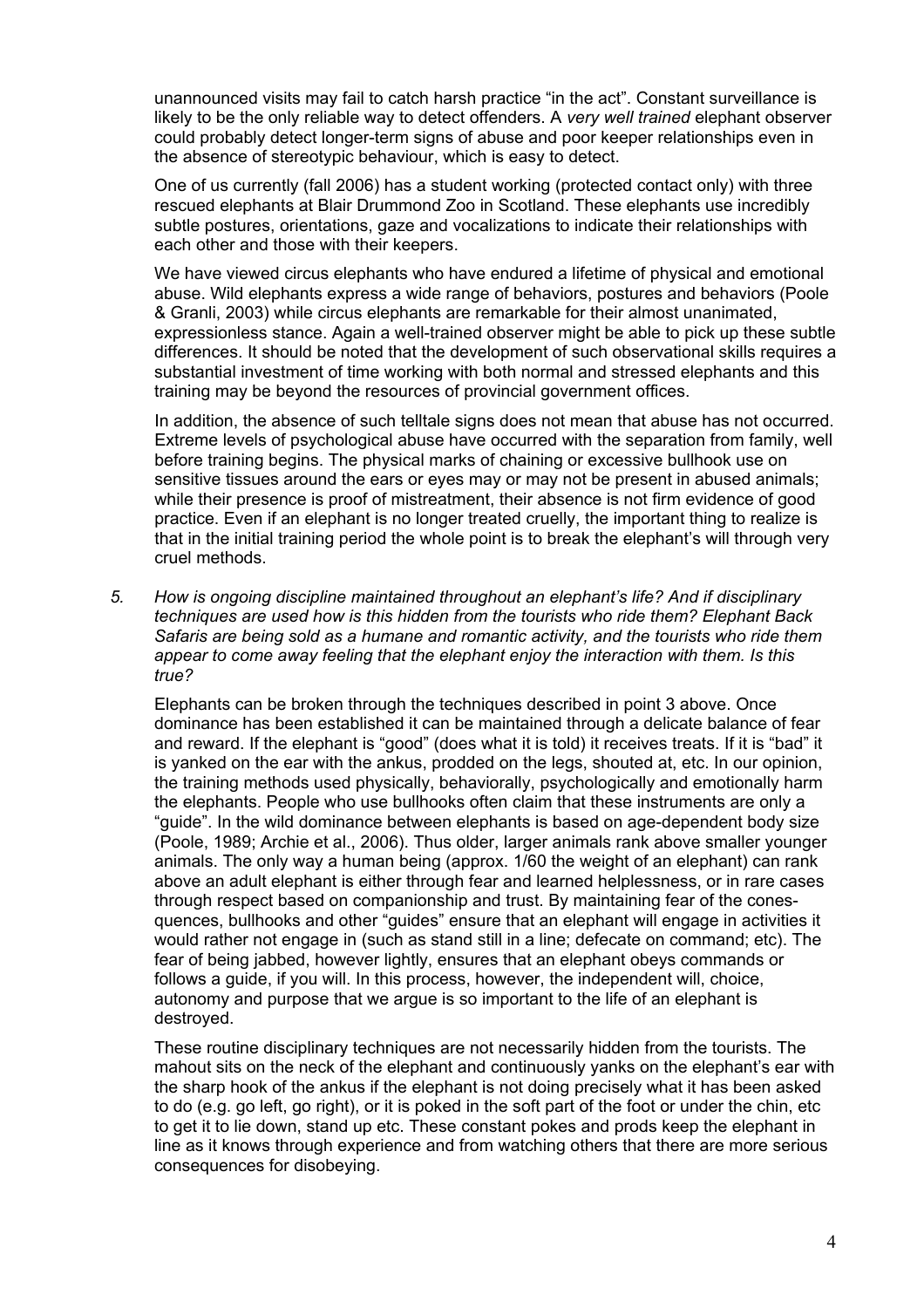Tourists watching this interaction do not understand the tortuous process by which the elephant has come to "accept" its situation. If people were shown what it involved, the capture, the training, we doubt that there would be many elephant safaris sold.

*6. Would a 15-month training period (from first capture to sale for riding) constitute a short or long training period? If one accepts that short fast training cannot be done without harsh methods, what period would be considered long or short?* 

We are of the opinion that given a long enough period, and with patience and genuine kindness, one could make a loyal friend of an elephant. In other words, one could train an elephant through positive reinforcement to be a companion. As with protected contact training, the elephant would cooperate because she wanted to, not because she had to.

The problem with the elephant-back safari business is that it demands not a companion, but a loyal servant who must perform according to someone else's schedule and will, rather than his own. In this situation the trainer must remain dominant to the elephant and the only way to do this is through a combination of punishment and reward. In addition, due to the very real possibility that an elephant may rebel, taking revenge and injuring or killing a trainer or a tourist, control over the elephant's activities and behavior must be absolute.

A shorter period would require harsher methods than a longer period. As long as what is expected of the elephant must prevent her from following her own free will, then the training will include methods that we consider cruel.

*7. General comments on the wisdom and suitability of domestication of wild-caught elephants?* 

No matter how much training is done you will never have a "domesticated" elephant. In biological terms, domestication takes many generations of selective breeding. This has never been done with elephants and thus "domestication" is a misnomer. What you will have is a population of captive wild elephants with all of the problems that that implies.

The stocking of small, fenced private reserves with elephants is bound to lead to "overabundance" within just a few years. Trying to rectify that situation, landowners may cause another serious problem: a growing number of captive wild elephants with all of the welfare issues that are bound to follow (just look at the public relations problems the zoo and circus environments in the US and Europe currently are having).

*8.* In the Selati case, and relevant for many other reserves: *Has anyone considered what will happen in a few years when the numbers of elephants are once again high?* 

Other questions that may be raised:

- o *What about insurance costs, especially since typical clients are American and accordingly litigious?*
- o *How do Elephant Back Safari businesses deal with the onset of musth in male captives, when starving and 24-hour chaining is not an ethical option and riding them is not a safe option?*
- o *The public outcry (lawsuits, media, protests) against the treatment of captive elephants in zoos and circuses in the west is increasing rapidly, and it is only a matter of time before this swell of public opinion hits South Africa and other countries allowing this practice. How is this aspect incorporated when the capture of elephant calves is being evaluated?*
- o *Elephants have potential lifespan of some 50-60 years post capture. What will happen to these captive elephants as they age, reaching the point when they are no longer economically viable? Who will be held responsible for their proper care?*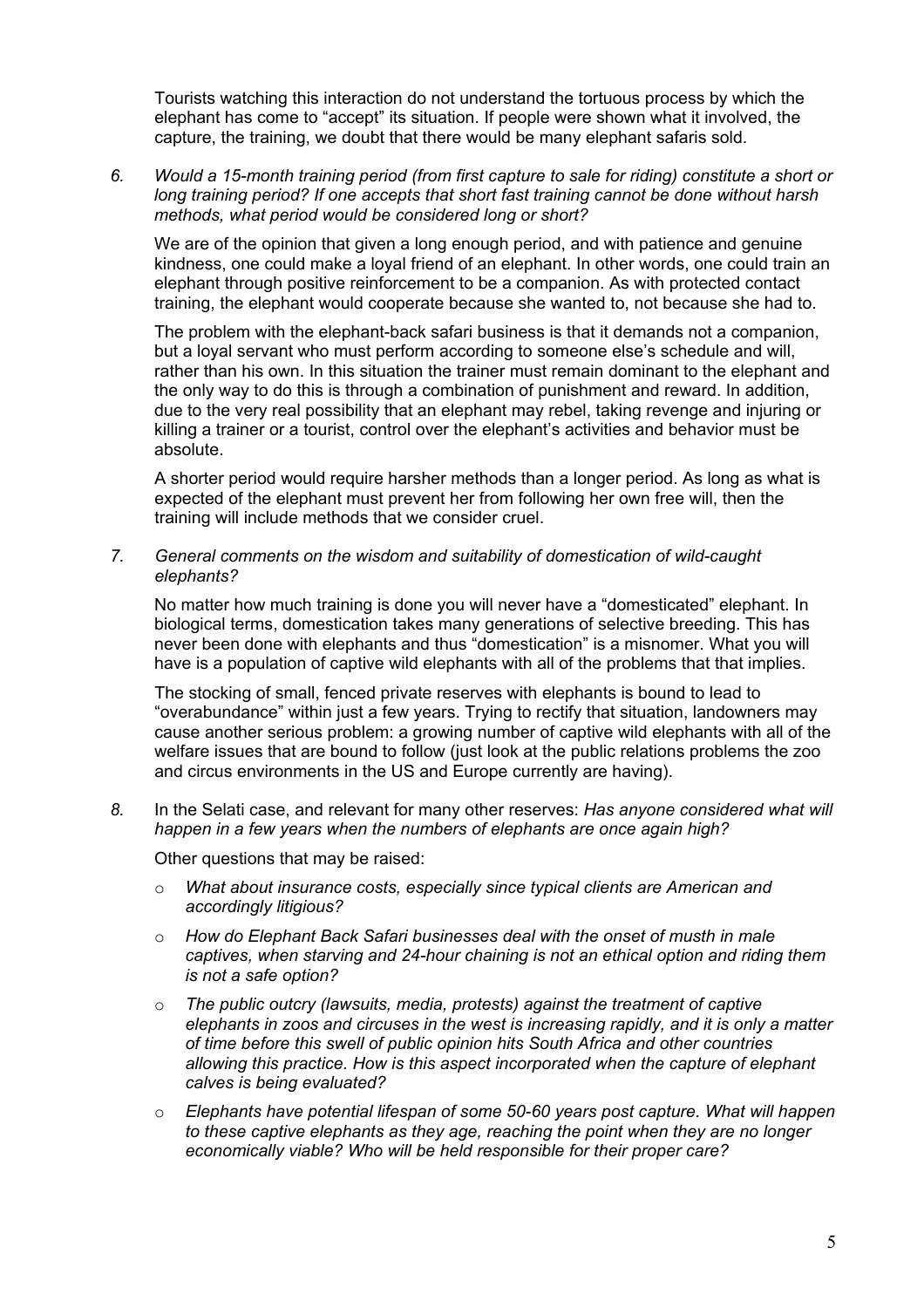*Elephants are renowned for their memories, intelligence, and sociality. Similar to those of humans, these traits also make them particularly vulnerable to stress and trauma and their long-term consequences (Bradshaw et al., 2005). These effects would be longlasting both for the animals removed from their families and for those remaining. Our strong recommendation is authorities in relevant countries order, with all urgency, an immediate moratorium on the capture and training of young elephants, and prohibit all removals of this nature in future.* 

November, 2006

Cynthia Moss, DSc., Director AERP, Trustee ATE

Joyce Poole, PhD., Research Director, AERP

Phyllis Lee, Prof., ATE Scientific Advisory Panel

Keith Lindsay, PhD., ATE Scientific Advisory Panel

Harvey Croze, PhD, Senior Advisor ATE

Petter Granli, ATE Scientific Advisory Panel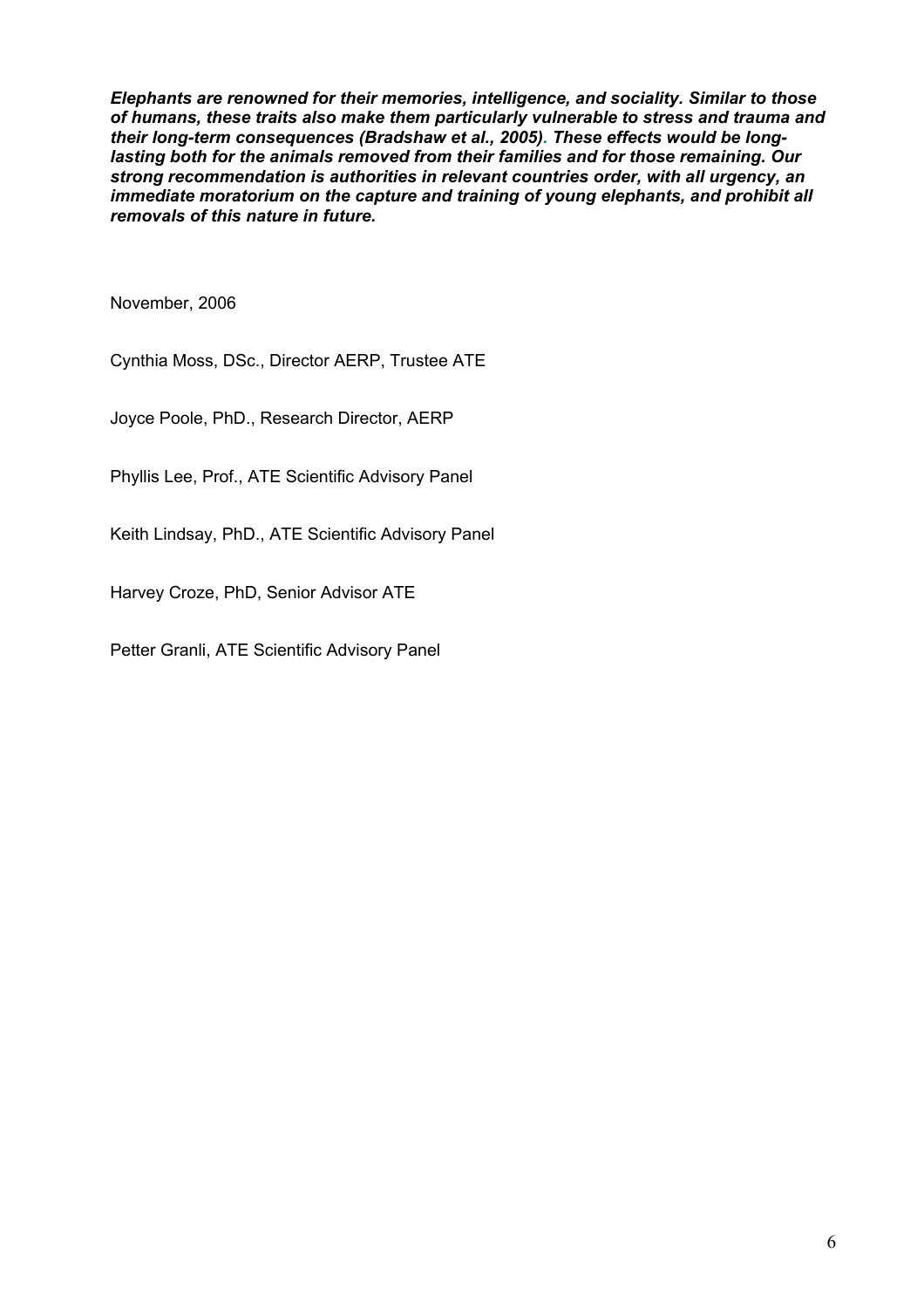- Archie, E., Morrison, T.A., Foley, C.A.H., Moss, C.J. & Alberts, S.C. Dominance rank relationships among wild female African elephants, Loxodonta africana. Animal Behaviour 71:117-127
- Bradshaw, I.G.A., Schore, A.N. Brown, J.L., Poole, J.H., Moss, C. J. 2005. Elephant Breakdown. Social trauma: Early trauma and social disruption can affect the physiology, behaviour and culture of animals and humans over generations. *Nature,* 433: 807.
- Douglas-Hamilton, I., Bhalla, S., Wittemyer, G. & Vollrath, F. in press. Behavioural reactions of elephants towards a dying and deceased matriarch. Applied Animal Behaviour Science.
- Hart, B, LA Hart, M McCoy & CR Sarath. 2001. Cognitive behaviour in Asian elephants: use and modification of branches for fly switching. *Anim Behav* 62:839-847.
- Lee, P.C. (1986) Early social development in African elephants. *National Geographic Research* 2: 394-401.
- Lee, P.C. & Moss, C.J. (1986) Early maternal investment in male and female African elephant calves. *Behavioural Ecology and Sociobiology* 18: 353-361.
- Lee, P.C. (1987) Allomothering among African elephants. *Animal Behaviour* 35: 278-291.
- Lee, P.C. & Moss, C.J. (1999) The social context for learning and behavioural development among wild African elephants. In: Box, H.O. & Gibson, K.R. (Editors) *Mammalian Social Learning; Symposium of the Zoological Society of London* 72, pp. 102-125. Cambridge University Press, Cambridge.
- Lee, P.C. (1991) Reproduction. In: Eltringham, S.K. (Editor) *Illustrated Encyclopedia of Elephants*, pp. 64-77. Salamander Press, London.
- Lee, P.C. (1991) Social life. In: Eltringham, S.K. (Editor) *Illustrated Encyclopedia of Elephants*, pp. 48-63. Salamander Press, London.
- Lee, P.C. (1989) Family structure, communal care and female reproductive effort. In: Standen, V. & Foley, R. (Editors). *Comparative Socioecology*, pp. 323-340. Blackwells, Oxford.
- Lee, P.C. & Moss, C.J. (forthcoming) Calf development and maternal rearing strategies. In Moss, C.J. & Croze, H. *The Amboseli Elephant: a long-term perspective on a long-lived animal*. University of Chicago Press - in the press.
- Moss, C. 1988 *Elephant Memories: Thirteen Years in the Life of an Elephant Family.* New York: William Morrow.
- Moss, C. 2000. A passionate devotion. In: Bekoff, M. (ed) *The Smile of a Dolphin: Remarkable Accounts of Animal Emotions.* Discovery Books, New York, 134-137.
- O'Connell, C., Hart, L. & Arnason, B.T. 1998. Comments on "Elephant hearing". J. Acoust. Soc. Am. 105:2051-2052.
- Poole, J.H. 1989. Announcing intent: the aggressive state of musth in African elephants. *Anim. Behav*. 37: 140-152.
- Poole, J.H. 1996. *Coming of Age with Elephants.* Hyperion Press, New York; Hodder & Stoughton, London.
- Poole, J. H. 2000. When Bonds are broken. In: *The Smile of the Dolphin: Remarkable Accounts of Animal Emotions*. Marc Bekoff (Ed.). Discovery Books, New York: pp. 142-143.
- Poole, J.H. & Granli, P.K. 2003. Visual and Tactile Signals of African Savanna Elephants, [http://www.elephantvoices.org/index.php?topic=what\\_comm&topic2=what\\_comm/visual\\_t](http://www.elephantvoices.org/index.php?topic=what_comm&topic2=what_comm/visual_tactile_signals.html) [actile\\_signals.html](http://www.elephantvoices.org/index.php?topic=what_comm&topic2=what_comm/visual_tactile_signals.html)
- Poole, J. H., Tyack, P. L., Stoeger-Horwath, A. S. and Watwood, S. 2005. Elephants are capable of vocal learning. *Nature* 434: 455-456.